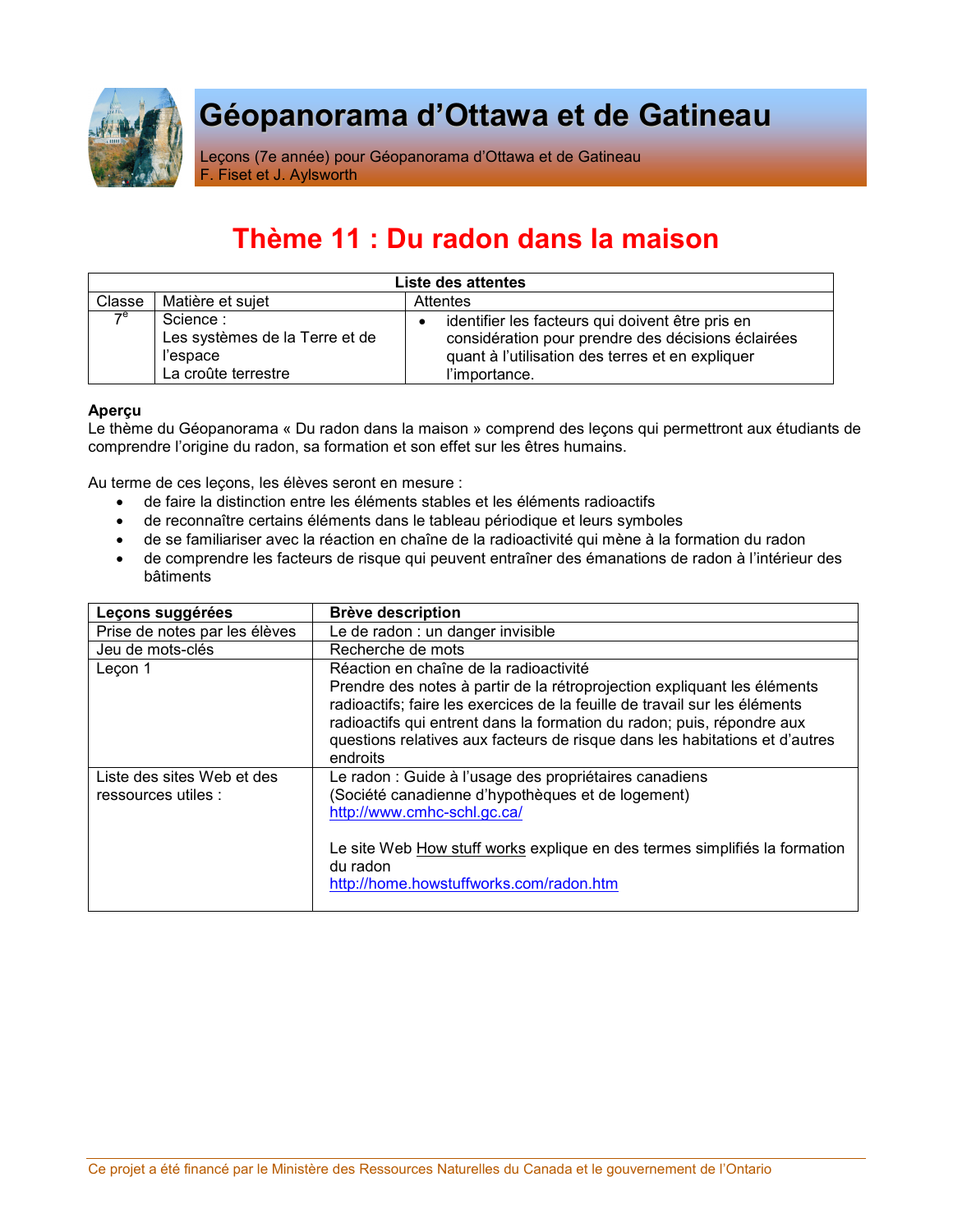Prise de notes par les élèves : Le radon : un danger invisible

Un niveau élevé de radon peut provoquer le cancer des poumons!

| <b>Propriétés</b>                                        | <b>Son origine</b>                                                                                   | A l'extérieur                                                        | À l'intérieur                                                                            |  |  |  |
|----------------------------------------------------------|------------------------------------------------------------------------------------------------------|----------------------------------------------------------------------|------------------------------------------------------------------------------------------|--|--|--|
| du radon                                                 |                                                                                                      | (inoffensif)                                                         | (peut être nocif)                                                                        |  |  |  |
| $\bullet$ Inodore<br>Incolore<br>$\bullet$<br>• Insipide | Décomposition<br>naturelle de l'uranium<br>contenu dans<br>certaines roches ou<br>certains sédiments | Le radon<br>s'échappe du sol<br>et se répand<br>dans<br>l'atmosphère | Le radon peut<br>s'accumuler en<br>grandes quantités<br>à l'intérieur des<br>habitations |  |  |  |

### Le radon est un danger qui peut être maîtrisé.

Le radon pénètre dans les habitations par les fissures et les ouvertures des murs et des planchers des substratums.

La teneur en radon peut être réduite :

- en scellant les points d'infiltration
- en améliorant l'aération de l'habitation
- en dépressurisant les sédiments qui entourent les fondations  $\bullet$

### Le radon ne constitue un danger qu'à certains endroits

La concentration de radon

- · dépend du substratum rocheux local, des sédiments et des matériaux de construction (ce ne sont pas toutes les roches qui contiennent de l'uranium).
- utilise les cartes géologiques qui indiquent les concentrations d'uranium afin d'estimer l'accumulation potentielle de radon.
- les mesures directes sont le seul moven de déterminer la concentration réelle.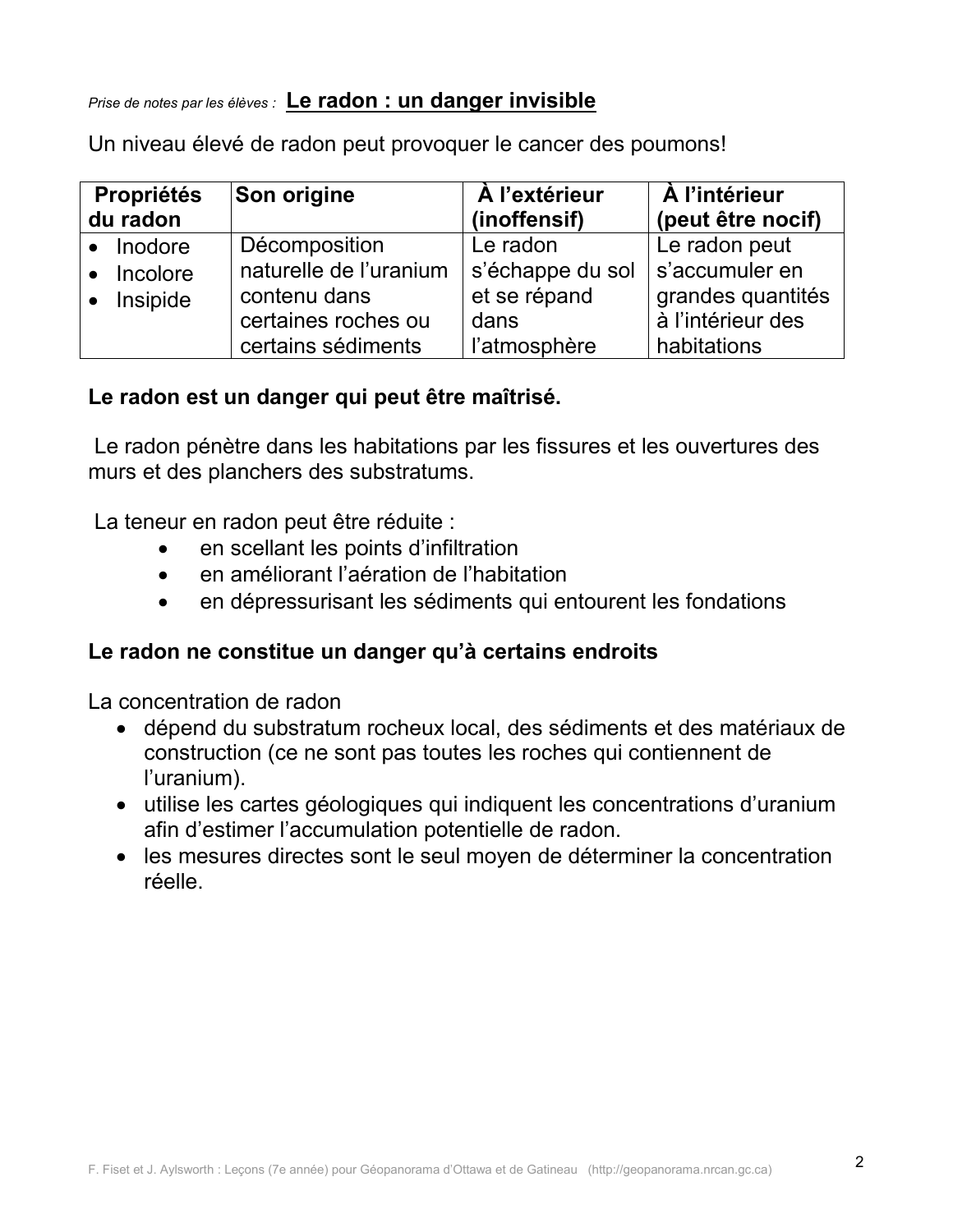$nom:$ 

Le radon

|    | B                                                                                        | Α       | I | A            | N                                                                                                                                                                        | W           | D            | S       | F            | M            | G | N            | P                                            | C           | D            | S | N            | E                                                                          |                                                                             |
|----|------------------------------------------------------------------------------------------|---------|---|--------------|--------------------------------------------------------------------------------------------------------------------------------------------------------------------------|-------------|--------------|---------|--------------|--------------|---|--------------|----------------------------------------------|-------------|--------------|---|--------------|----------------------------------------------------------------------------|-----------------------------------------------------------------------------|
|    | S                                                                                        | U       | B | S            | Τ                                                                                                                                                                        | R           | A            | T       | U            | M            | R | $\circ$      | C                                            | H           | E            | U | X            | $\mathsf{I}$                                                               |                                                                             |
|    | I                                                                                        | X       | Τ | V            | H                                                                                                                                                                        | S           | Н            | $\circ$ | G            | L            | Κ | I            | L                                            | Е           | P            | O | V            | Е                                                                          |                                                                             |
|    | G                                                                                        | Q       | V | G            | U                                                                                                                                                                        | $\mathsf C$ | T            | V       | I            | X            | I | T            | L                                            | $\circ$     | $\mathsf{R}$ | J | Υ            | R                                                                          |                                                                             |
|    | Υ                                                                                        | Z       | Υ | Q            | R                                                                                                                                                                        | M           | U            | E       | Z            | Z            | B | A            | G                                            | J           | E            | G | I.           | Τ                                                                          |                                                                             |
|    | N                                                                                        | G       | J | Q            | $\mathbf S$                                                                                                                                                              | A           | Υ            | N       | $\mathsf{R}$ | Τ            | G | $\mathsf{R}$ | F                                            | D           | S            | D | $\mathsf{C}$ | Τ                                                                          |                                                                             |
|    | F                                                                                        | W       | G | $\mathsf{R}$ | Τ                                                                                                                                                                        | N           | $\mathsf{R}$ | J       | Χ            | Q            | Q | T            | Τ                                            | D           | S            | В | M            | J                                                                          |                                                                             |
|    | F                                                                                        | L       | Υ | L            | R                                                                                                                                                                        | D           | U            | S       | L            | N            | Н | N            | J                                            | $\mathbf S$ | U            | A | Ε            | V                                                                          |                                                                             |
|    | Κ                                                                                        | X       | D | Q            | G                                                                                                                                                                        | V           | E            | T       | D            | G            | T | Ε            | L                                            | R           | $\mathsf{R}$ | N | P            | R                                                                          |                                                                             |
|    | N                                                                                        | $\circ$ | T | Τ            | A                                                                                                                                                                        | D           | N            | $\circ$ | F            | $\mathsf{I}$ | Τ | $\mathsf C$  | A                                            | $\circ$     | $\mathbf{I}$ | D | A            | R                                                                          |                                                                             |
|    | C                                                                                        | Q       | L | Υ            | $\mathbf{I}$                                                                                                                                                             | $\circ$     | S            | A       | Α            | A            | B | N            | Κ                                            | $\mathsf C$ | $\mathsf S$  | L | N            | E                                                                          |                                                                             |
|    | R                                                                                        | F       | U | M            | D                                                                                                                                                                        | G           | B            | B       | C            | $\circ$      | I | O            | J                                            | Κ           | Е            | M | N            | Κ                                                                          |                                                                             |
|    | W                                                                                        | Ν       | Е | A            | G                                                                                                                                                                        | B           | Υ            | Τ       | $\mathsf{R}$ | U            | Q | $\mathsf C$  | N                                            | B           | $\mathsf{R}$ | R | F            | Τ                                                                          |                                                                             |
|    | C                                                                                        | N       | R | X            | T                                                                                                                                                                        | $\circ$     | P            | Q       | M            | Y            | A | $\mathsf{I}$ | G                                            | Ζ           | N            | Ζ | D            | W                                                                          |                                                                             |
|    | Τ                                                                                        | L       | N | D            | P                                                                                                                                                                        | M           | O            | T       | V            | W            | L | Υ            | Υ                                            | M           | N            | D | B            | Е                                                                          |                                                                             |
| 1. |                                                                                          |         |   |              |                                                                                                                                                                          |             |              |         |              |              |   |              |                                              |             |              |   |              |                                                                            | : quantité d'une substance donnée dans un mélange ou une solution, exprimée |
|    |                                                                                          |         |   |              |                                                                                                                                                                          |             |              |         |              |              |   |              | en pourcentage ou en ppm (partie pour mille) |             |              |   |              |                                                                            |                                                                             |
| 2. | : réduire la pression                                                                    |         |   |              |                                                                                                                                                                          |             |              |         |              |              |   |              |                                              |             |              |   |              |                                                                            |                                                                             |
| 3. | : procédé qui sert à alléger une substance ou à la rendre moins forte                    |         |   |              |                                                                                                                                                                          |             |              |         |              |              |   |              |                                              |             |              |   |              |                                                                            |                                                                             |
| 4. |                                                                                          |         |   |              |                                                                                                                                                                          |             |              |         |              |              |   |              |                                              |             |              |   |              | : partie d'un bâtiment qui est en contact avec le sol ou qui y est enfouie |                                                                             |
| 5. | gaz radioactif; de numéro atomique 86                                                    |         |   |              |                                                                                                                                                                          |             |              |         |              |              |   |              |                                              |             |              |   |              |                                                                            |                                                                             |
| 6. | : élément qui émet ou libère des rayonnements nocifs                                     |         |   |              |                                                                                                                                                                          |             |              |         |              |              |   |              |                                              |             |              |   |              |                                                                            |                                                                             |
| 7. | : matière qui se compose des fragments ou particules meubles de roche et de<br>minéraux  |         |   |              |                                                                                                                                                                          |             |              |         |              |              |   |              |                                              |             |              |   |              |                                                                            |                                                                             |
| 8. |                                                                                          |         |   |              | matière meuble, humide, contenant de la matière organique, de l'eau et de<br>l'air, qui constitue généralement la couche terrestre sur laquelle la végétation<br>pousse. |             |              |         |              |              |   |              |                                              |             |              |   |              |                                                                            |                                                                             |
| 9. | : roche solide exposée à la surface ou recouverte par le sol et les sédiments<br>meubles |         |   |              |                                                                                                                                                                          |             |              |         |              |              |   |              |                                              |             |              |   |              |                                                                            |                                                                             |

## 10. \_\_\_\_\_\_\_\_\_\_\_\_\_\_\_\_\_\_\_\_\_\_: élément radioactif que l'on trouve à l'état naturel dans certaines roches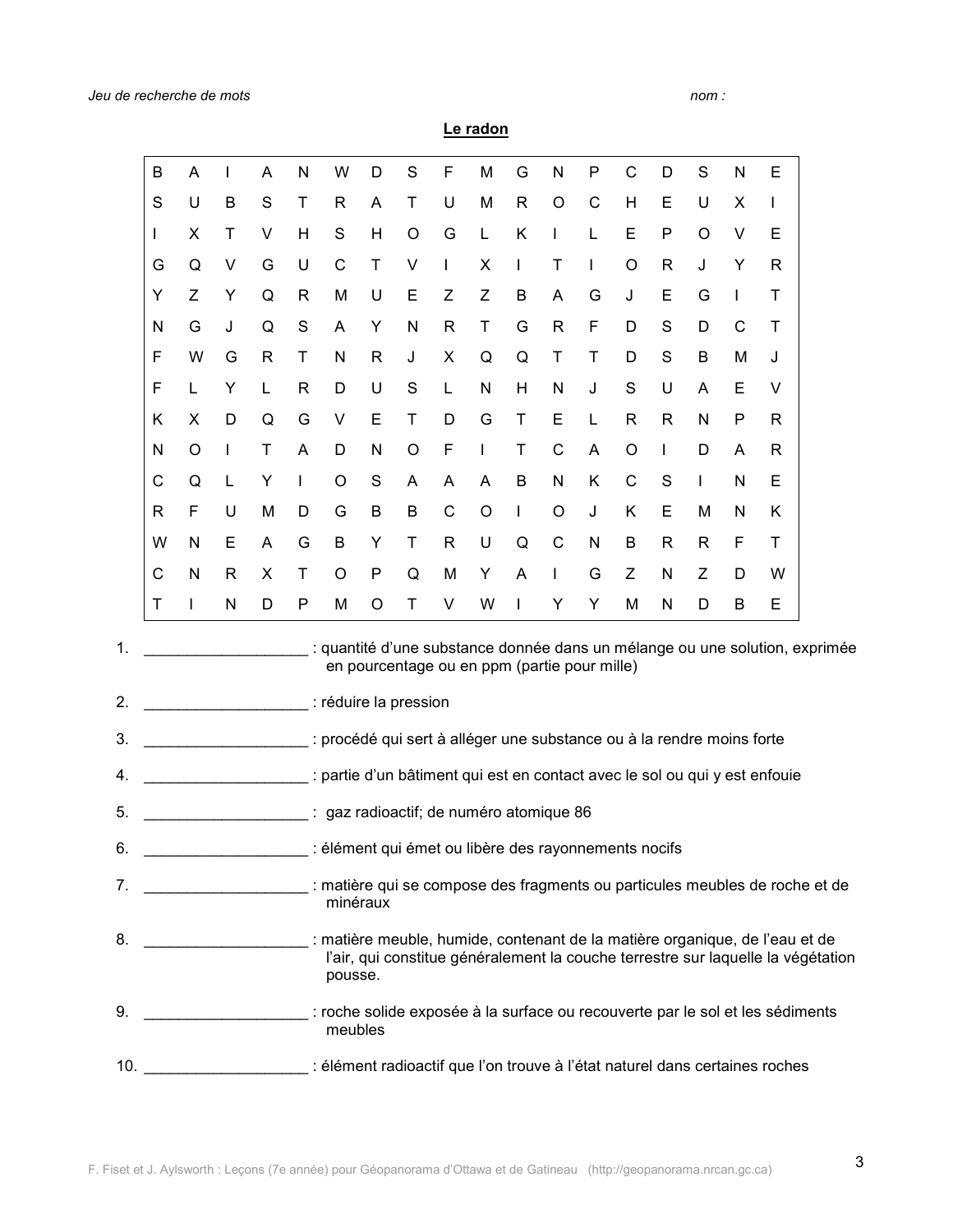### Le radon

- 1. Concentration
- 2. Dépressuriser
- 
- 3. Diluer<br>4. Fondation
- 5. Radon
- 6. Radioactif
- 7. Sédiment
- 8. Sol
- 9. Substratum rocheux<br>10. Uranium
-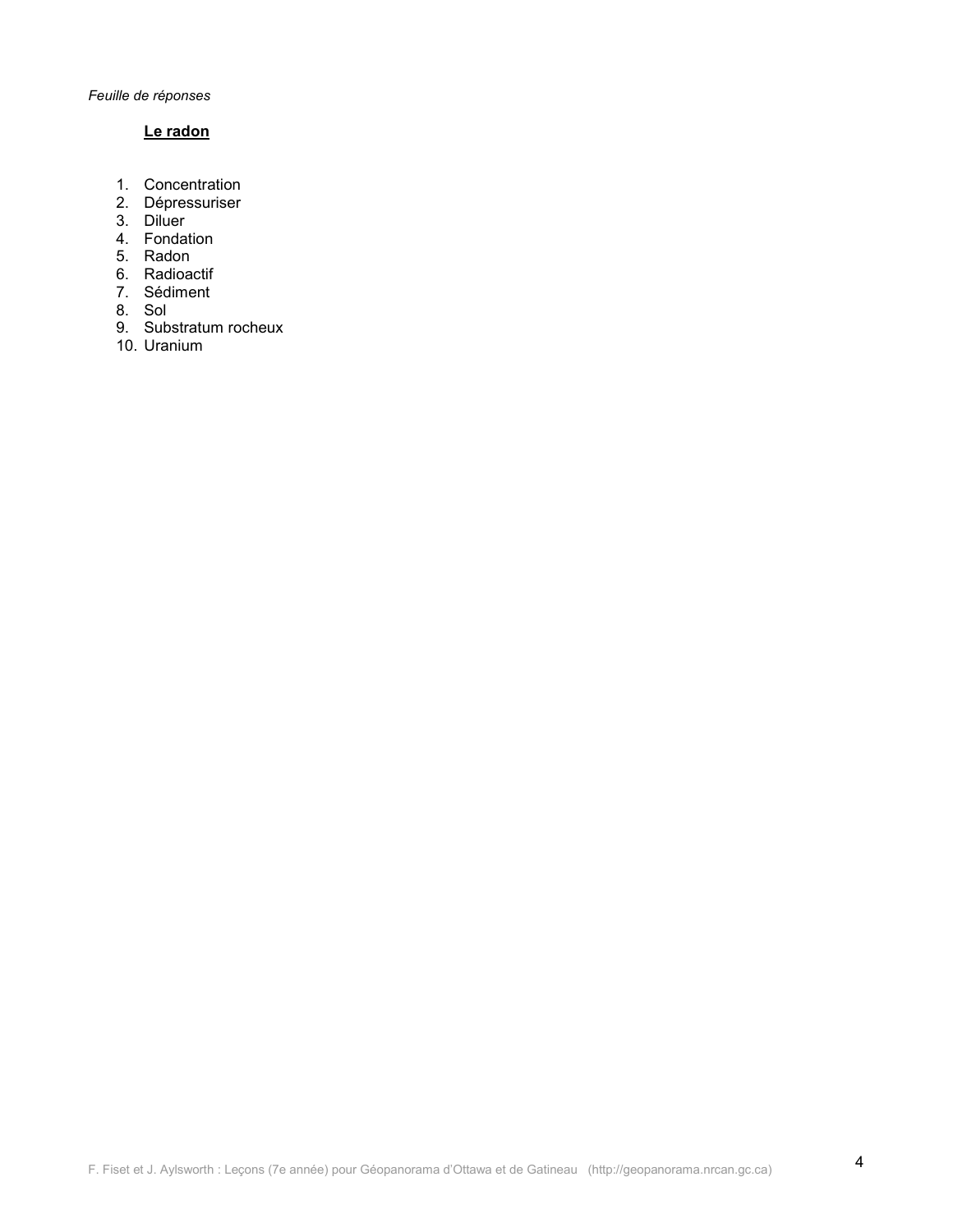#### $11.1$ Leçon 1: Réaction en chaîne de la radioactivité

#### **Brève description**

Cette leçon consiste en une brève présentation, avec prise de notes, des éléments radioactifs. Puis, elle est suivie d'une feuille de travail sur les réactions en chaîne depuis l'uranium-238 jusqu'au radon.

#### Matériel suggéré

Rétroproiecteur Rétroprojection : « Éléments radioactifs » Feuille de travail Tableau périodique en grand format pour présenter à la classe Tableau périodique en petit format (un par élève)

#### Durée : 45 minutes

#### Instructions relatives à la leçon

- 1. Demandez aux élèves de prendre en notes les renseignements figurant sur la rétroprojection. Demandez-leur de compléter le tableau vierge.
	- Une période radioactive de 2 jours signifie qu'il faut deux jours pour qu'une quantité initiale de  $\bullet$ 1 kg soit réduite à \_\_\_\_\_\_ kg. (1/2 kg)
- 2. Expliquez brièvement les symboles du tableau périodique et leurs relations avec les noms des éléments. La plupart des tableaux destinés aux élèves contiennent les noms des éléments et leurs symboles.
- 3. Distribuez les feuilles de travail et demandez aux élèves de faire les exercices.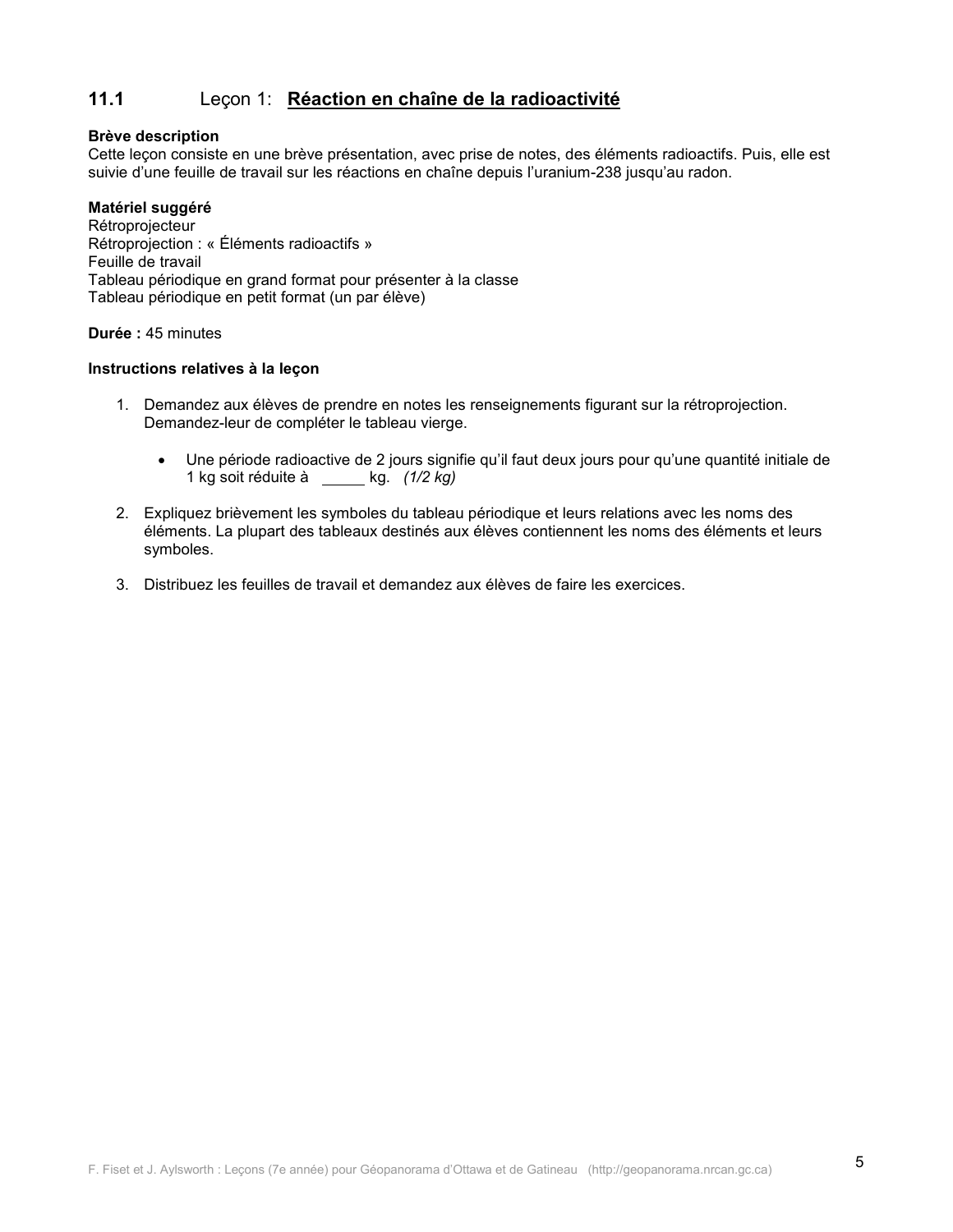## **Éléments radioactifs**

Un tableau périodique est un tableau qui contient tous les éléments que l'on trouve sur Terre.

Ces éléments sont des substances pures et sont constitués d'un seul type d'atome.

On les considère comme les éléments constitutifs de toute matière.

On trouve à peine plus d'une centaine d'éléments connus dans le tableau périodique.

Normalement, un élément stable ne peut être décomposé en plus petites unités.

Toutefois, certains atomes sont instables (ou radioactifs) et se transforment (se désintègrent) naturellement en un autre type d'atome. L'atome d'origine s'appelle l'atome père; le nouvel atome est appelé le descendant.

Lorsque les atomes se désintègrent, des particules alpha ou bêta et des rayons gamma sont également émis. Cette radiation peut causer le cancer.

Certains éléments radioactifs se désintègrent rapidement, d'autres le font plus lentement.

- Le rythme de désintégration des atomes est appelé période radioactive ou demi-vie.
- La période radioactive correspond au temps nécessaire à la moitié de la quantité initiale pour se désintégrer.
- Une période radioactive de 2 jours signifie qu'il faut deux jours pour qu'une quantité initiale de 1 kg soit réduite à les kg.
- Un élément ayant une courte période radioactive se désintègre rapidement. Un élément ayant une longue période radioactive se désintègre lentement.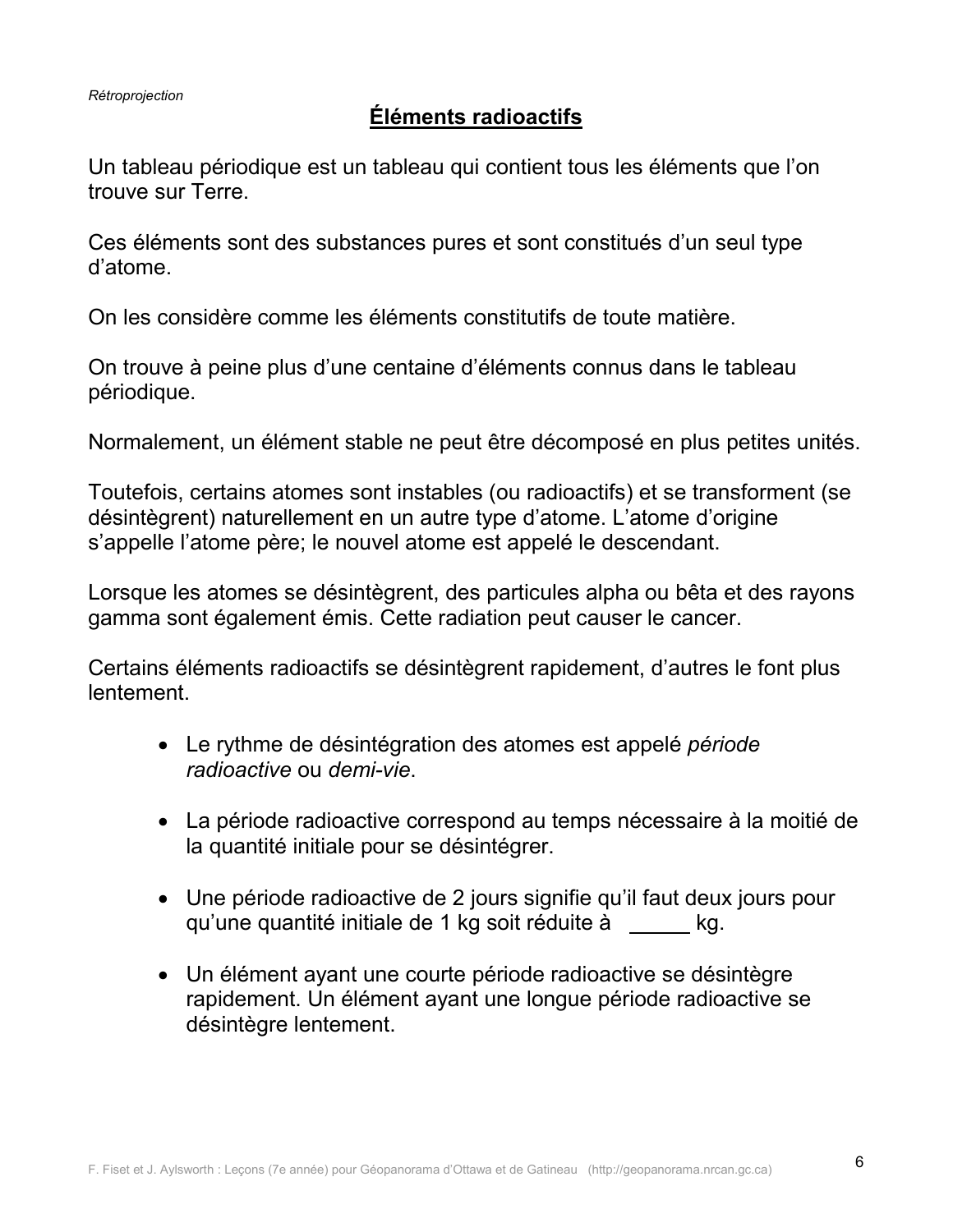#### Feuille de travail des élèves :

#### Réaction en chaîne de la radioactivité

#### Première partie :

Voici la réaction en chaîne qui transforme l'uranium en radon.

| Nom de l'élément<br>radioactif | Symbole de l'élément | Éléments issus de la<br>désintégration                           | Période radioactive      |
|--------------------------------|----------------------|------------------------------------------------------------------|--------------------------|
| Uranium 238                    |                      | particule alpha,<br>atome de thorium 234                         | 4,5 milliards d'années : |
| thorium 234                    |                      | particule bêta,<br>rayons gamma,<br>atome de<br>protactinium 234 | 24,5 jours               |
| Protactinium 234               |                      | particule bêta,<br>rayons gamma,<br>atome de thorium 230         | 269 000 ans              |
| Thorium 230                    |                      | particule alpha,<br>rayons gamma,<br>atome de radium 226         | 83 000 ans               |
| Radium 226                     |                      | particule alpha,<br>rayons gamma,<br>atome de radon 222          | 1 590 ans                |
| Radon 222                      |                      | particule alpha,<br>atome de polonium 218                        | 3,825 jours              |

- 1. En vous servant du tableau périodique, retrouvez le symbole qui correspond au nom de l'élément radioactif.
- 2. Quel est l'élément qui a la période radioactive la plus longue?
- $3<sub>1</sub>$ Quel est l'élément qui a la période radioactive la plus courte?
- 4. Quel est l'élément qui se désintègre le plus rapidement?